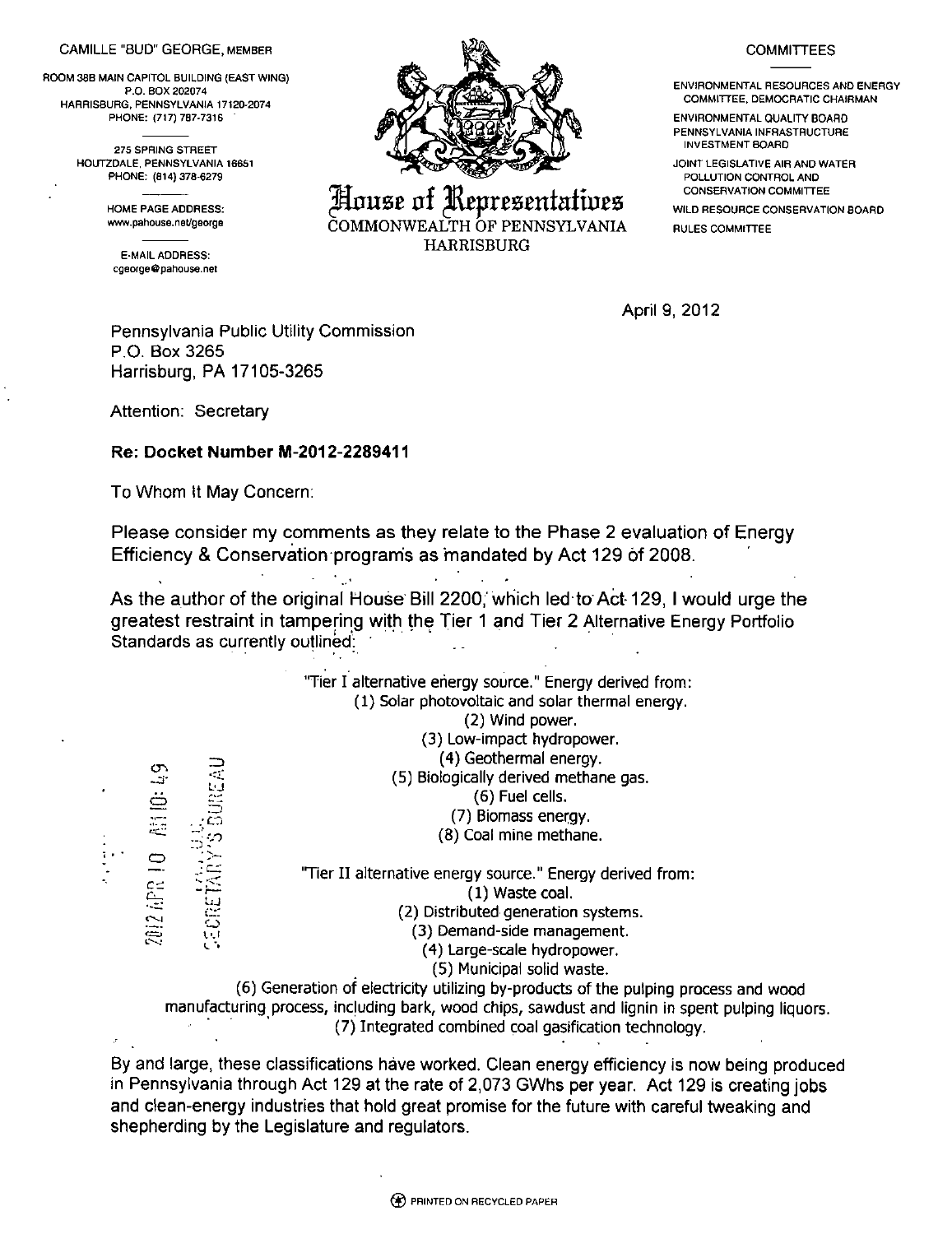Yet, as a long-time chair of the Pa. House of Representatives' Environmental Resources & Energy Committee, I have seen repeated legislative attempts to tamper with the creation and assignment of Tier 1 and Tier 2 energy credits. We have seen proposals to include natural gas and landfill gas as Tier 1 fuels. These attempts, and probably more forthcoming, are not in line with the original goals of Act 129 and basically are corporate welfare agendas to promote the fuel or flavor of the day or decade.

I urge that a cold eye be cast on any attempts to revamp the tiers under the opinion that they would dilute the original goals of Act 129 to promote energy efficiency and conservation and would reduce electricity production from clean, renewable energy sources such as solar, wind, low-impact hydropower and geothermal.

I am not opposed to bolstering incremental consumption and peak demand reductions. Indeed, with careful adjustments, many of the strides made under Act 129 can be buttressed to ensure Pennsylvania's leadership role in clean and renewable energies. The solar industry is a prime example as it seeks modest adjustments outlined in House Bill 1580. A Tier 2 fuel - waste coal - would benefit with protections from predatory federal rulings that fall short on comprehension of the issues at stake in the Commonwealth.

In short, I recommend both care and courage – care not to forsake the conservation goals endemic in Act 129 by subjecting Tier 1 and Tier 2 energy sources to constant, politically leveraged changes; and the courage to build and succor the clean, renewable ideals outlined in the law.

Thank you for your consideration.

Wh Deage

**Bud"** George STATE REPRESENTATIVE Democratic chair, House Environmental Resources & Energy Committee

CG/mjm

**BccE\VBD** 

APR 10 2012 AFRICATE<br>PA PUBLIC UTILITY COMMISSION JBLIC UTILITY COMMON<br>SECRETARY'S BUREAU